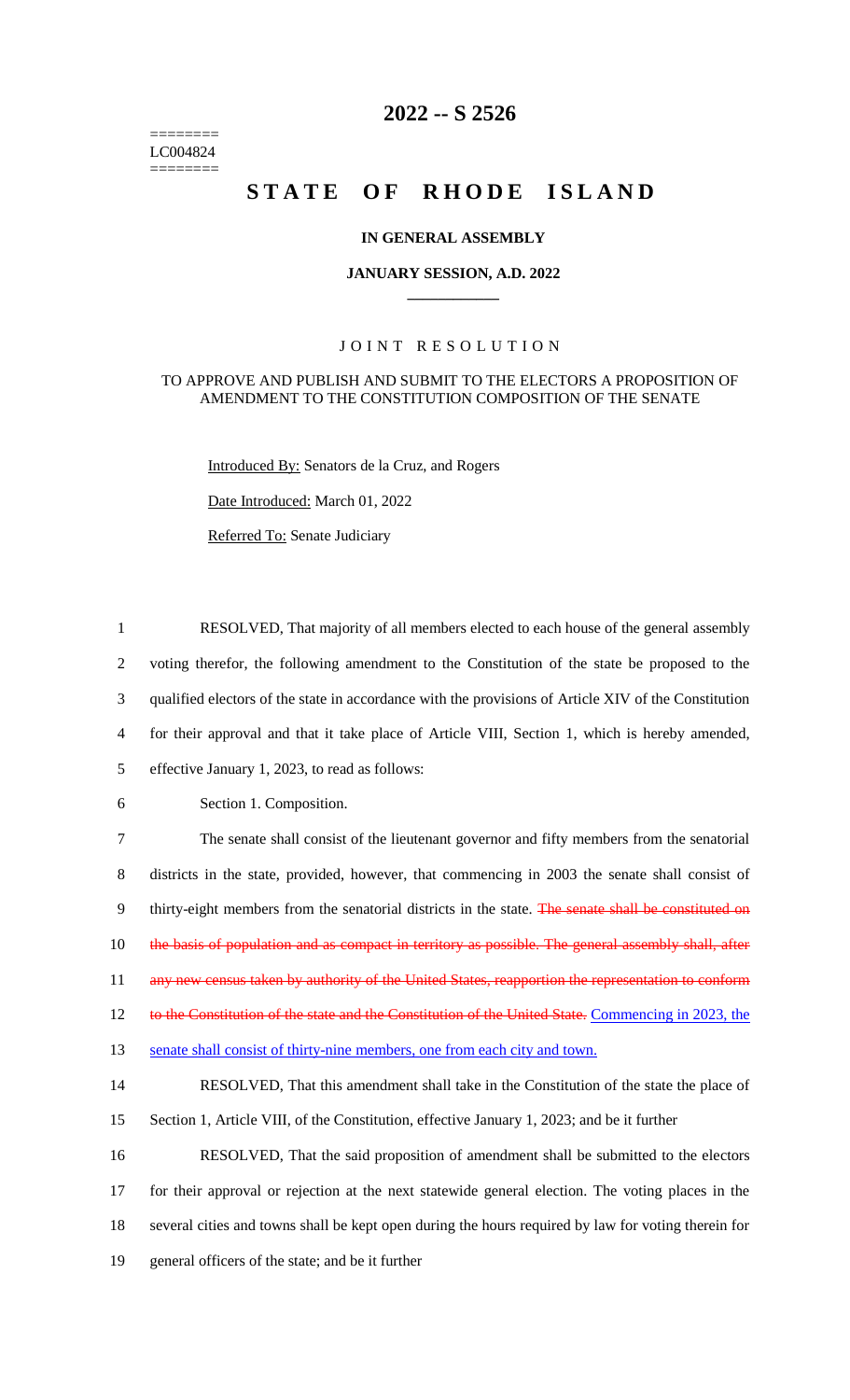RESOLVED, That the Secretary of State shall cause the said proposition of amendment to be published as a part of the resolution in the newspapers of the state prior to the date of the said meetings of the said electors; and the said proposition shall be inserted in the warrants or notices to be issued previous to said meetings of the electors for the purpose of warning the town, ward, or district meetings, and said proposition shall be read by the town, ward, or district meetings to be held as aforesaid; and be it further

 RESOLVED, That the town, ward, and district meetings to be held as aforesaid shall be warned, and the list of voters shall be canvassed and made up, and the said town, ward, and district meetings shall be conducted in the same manner as now provided by law for the town, ward, and district meetings for the elections of general officers of the state.

======== LC004824 ========